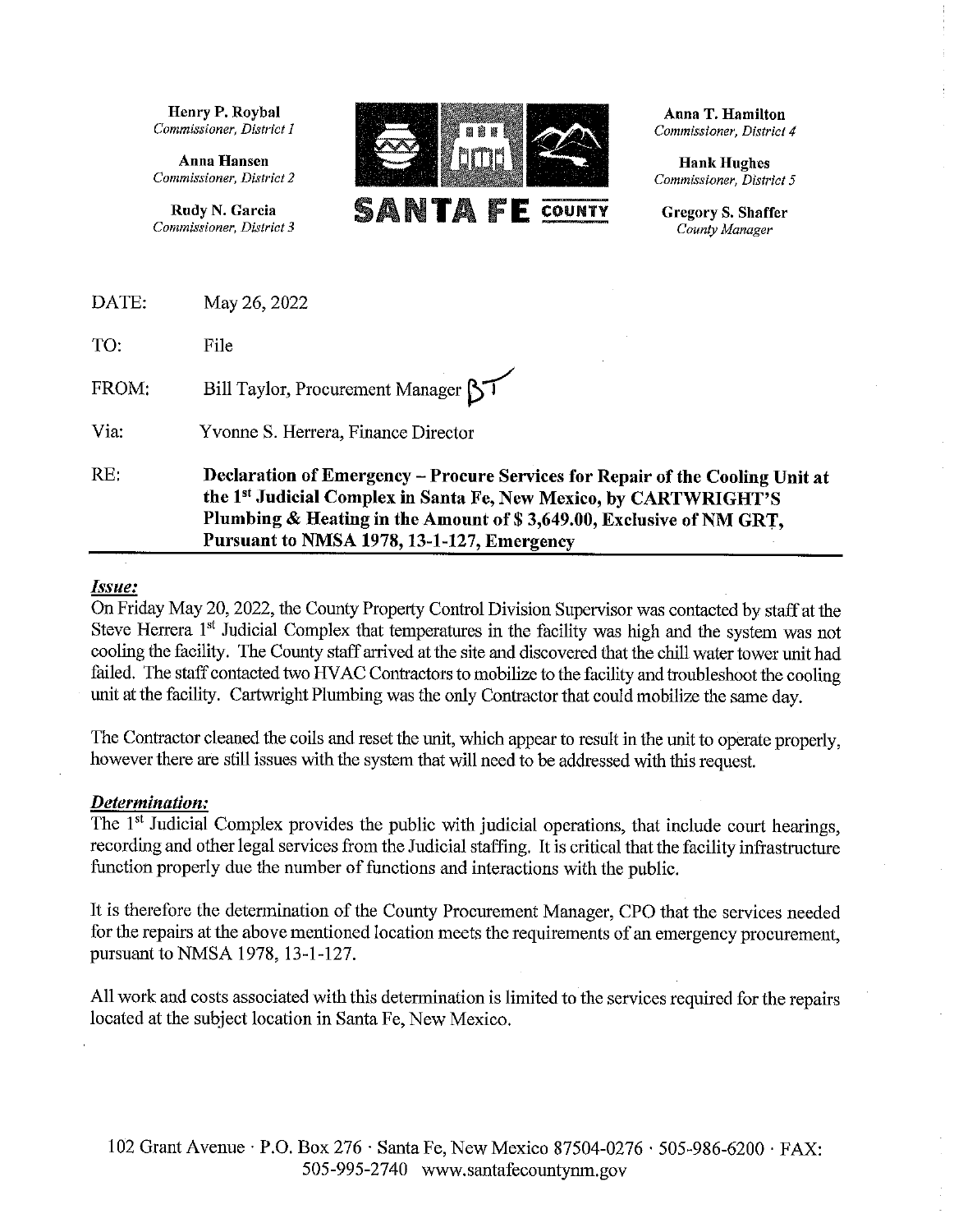# **Emergency Project Deliverables:**

 $\omega$  ,  $\omega$  ,  $\omega$  , and

CARTWRIGHT'S PLUMBING & HEATING Contractor: PO Box 16371 Santa Fe New Mexico, 87592  $(505)$  982-2511

# Scope of Work:

Mobilize to the site located at 1<sup>st</sup> Judicial Complex

Washed Coils (chemical wash)

Reset unit

Cost for this work.

 $\mathcal{A}^{\mathcal{A}}$  and  $\mathcal{A}^{\mathcal{A}}$  are the set of the set of the set of the set of  $\mathcal{A}$ 

\$ 3,649.00, excl. Tax

## NOTE:

This Declaration of Emergency will remain open until all repairs are made to the HVAC Unit at Judicial Complex

Additional costs may be incurred related to the HVAC unit at this facility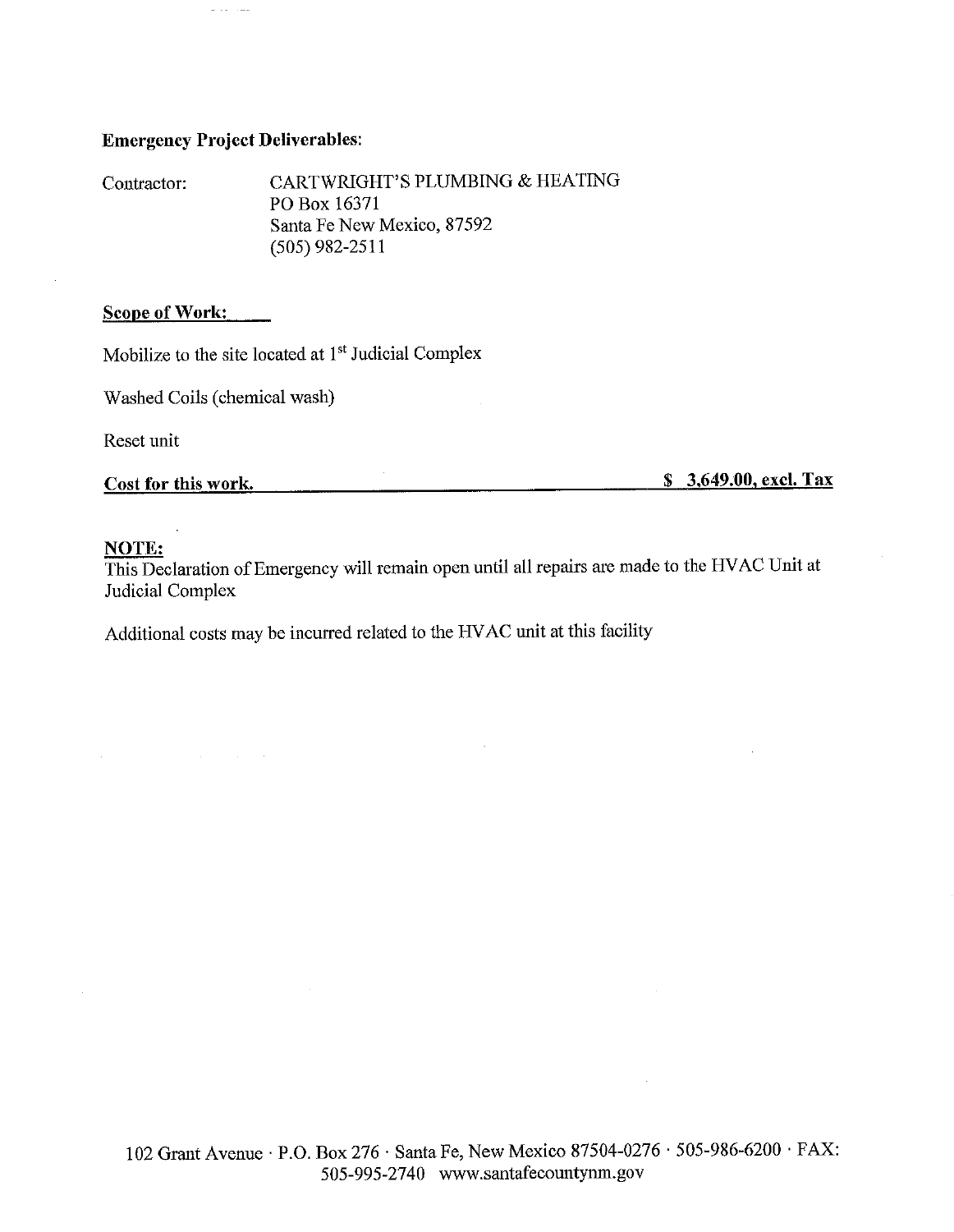# **Santa Fe County / Purchasing Division**

142 W. Palace Ave. Santa Fe, NM 87501  $(505)$  986-6373

# REQUEST FOR DECLARATION OF EMERGENCY **PROCUREMENT**

To facilitate the process and obtain a complete request for emergency assistance, please provide the following: completed form and detailed memo of justification to: Bill Taylor, Procurement Manager, SFC, (505) 986-6373, or mail original to above address, or e-mail to wtaylor@santafecountynm.gov.

Pursuant to 13-1-127, NMSA 1978. Emergency Procurements:

- A. The state purchasing agent or a central purchasing office may make emergency procurements when there exists a threat to public health, welfare, safety or property requiring procurement under emergency conditions; provided that emergency procurements shall be made with competition as is practicable under the circumstances.
- B. An emergency condition is a situation that creates a threat to public health, welfare or safety such as may arise by reason of floods, fires, epidemics, riots, acts of terrorism, equipment failures or similar events and includes the planning and preparing for an emergency response. The existence of the emergency condition creates an immediate and serious need for services, construction or items of tangible personal property that cannot be met through normal procurement methods and the lack of which would seriously threaten:
	- the functioning of government; 1).
	- $2.)$ the preservation or protection of property; or
	- the health and safety of any person.  $3.$
- C. Emergency procurements shall not include the purchase or lease purchase of heavy road equipment.
- D. The state purchasing agent or central purchasing office shall use due diligence in determining the basis for the emergency procurement and for the selection of the particular contractor. The determination shall be in writing and included in the procurement file.
- E. Money expended for planning and preparing for an emergency response shall be accounted for and reported to the Legislative finance committee and the department of finance and administration within sixty days after the end of each fiscal year.

Submittal of DOE request does not constitute an emergency situation. Request will be reviewed and verified by the Procurement Manager, and a determination will be made on the merits of the request.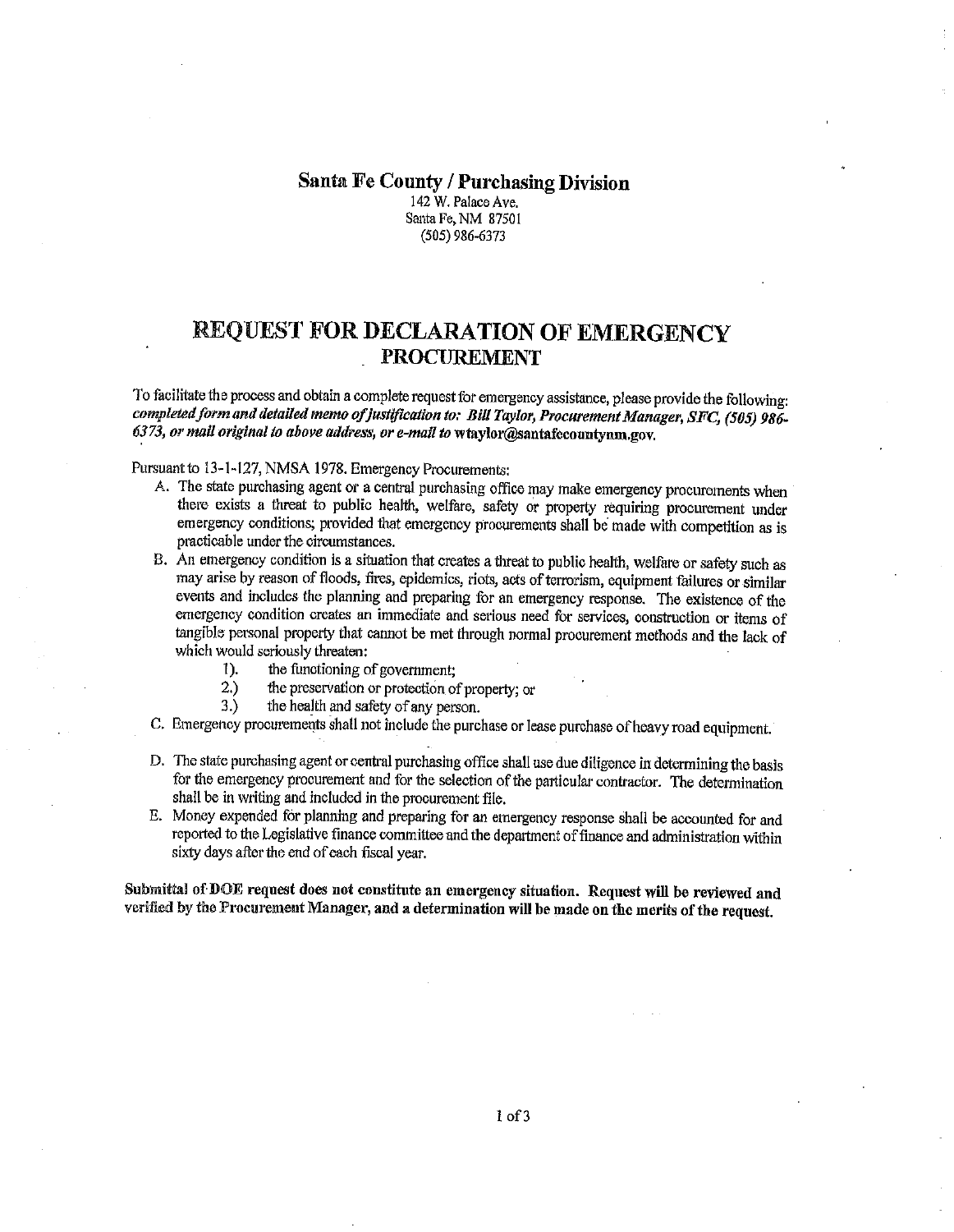| Date of Request: 5/20/2022                                |                                                                                            |           |  |
|-----------------------------------------------------------|--------------------------------------------------------------------------------------------|-----------|--|
|                                                           | Point of contact: David Padilla, Facilities and Operations Manager                         |           |  |
| Department & Agency: Santa Fe County                      |                                                                                            |           |  |
| Ph. (505) 992-3030                                        | Cell (505) 470-3373                                                                        | Fax (505) |  |
| Location: Steven Herrera Judicial Complex                 |                                                                                            |           |  |
|                                                           | Physical Address: 225 Montezuma Ave, Santa Fe NM 87501                                     |           |  |
| Residents or tenants affected by the emergency situation: |                                                                                            |           |  |
|                                                           | District Court Judges, Santa Fe County employees, State employees, and Santa Fe Residents, |           |  |

Information surrounding the emergency situation (include the following: describe the problem in detail; indicate times, dates and extent of damages; has any action been taken? any other information which will help determine this request qualifies as an emergency)

On 5/20/2022 David Padilla was called that the temperatures at Steven Herrera Judicial Complex where unbearable and temperatures where high and not cooling down. When Property Control Staff arrived on site it was discovered that the Chill Water Tower unit failed and was not working. Property Control was unable to trouble shoot and repair the unit. David Padilla called Johnson Controls to troubleshoot the unit and was told that they could not be on site till Thursday 26<sup>th</sup>, 2022. Being that this is considered an health, safety, and welfare issue, David called Cartwright's Heating and Cooling to go out and troubleshoot the unit. The temperatures being over 85 degrees is considered detrimental to equipment and is affecting the operations of the court house.

Describe the emergency condition that exists as it relates to the health, safety and welfare of the public; protection of property; or function of government:

The Steve Herrera Complex provides spatial provisions for three counties' judicial function; Santa Fe County, Rio Arriba County, and Los Alamos County. These courts have the task of processing and hearing civil, criminal, and family cases for adults and juveniles. If temperatures continue to rise this will affect the operation of the Court House.

Explain what effort, if any was made to complete the work needed:

Property Control Maintenance Foreman has called Cartwright's to trouble shoot and repair the unit.

Note: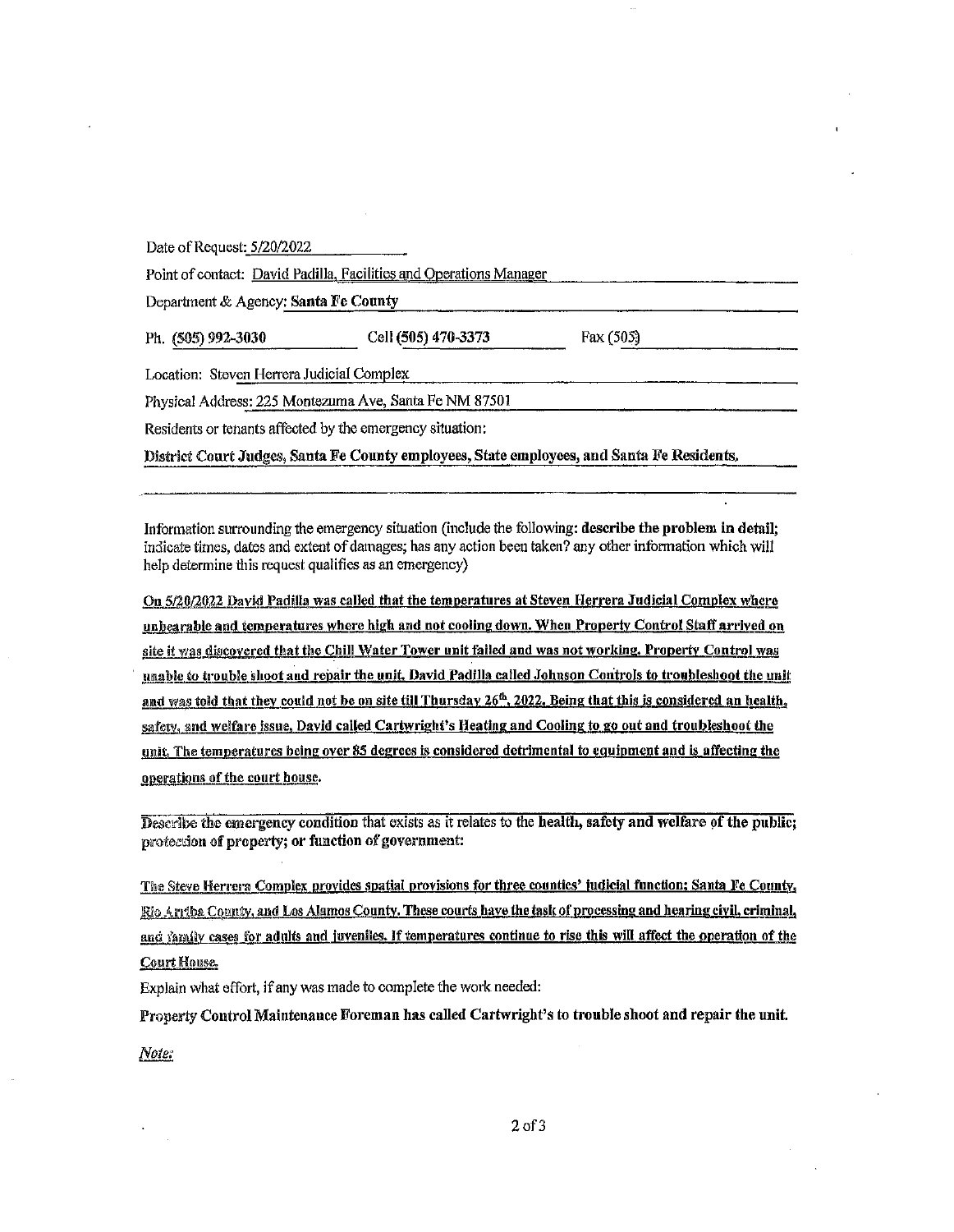Emergency declaration from SFC-Procurement Division requires meeting criteria for emergency accordance of New Mexico State Statue (Sections 13-1-127 and 13-1-128 NMSA 1978). Prior to SFC- Purchasing Division authorization of funds for any emergency, the department must certify to SFC-Purchasing availability of funds to cover the emergency services. Please have your authorized person verify the following and sign with attached requisition and back-up.

 $(\sqrt{one})$ 

|  | the department will pay for the entire cost of the emergency |  |
|--|--------------------------------------------------------------|--|
|  |                                                              |  |

2.  $\frac{1}{2}$  the department can participate with \$

3. \_\_\_\_\_\_ the department does not have any funds to cover the cost of the emergency

4. \_\_\_\_\_\_ other arrangements (specify)

| Printed Name David Padilla                                                                                                   |                     |      |                    |
|------------------------------------------------------------------------------------------------------------------------------|---------------------|------|--------------------|
| David Padilla (May 26, 2022 07:46 MOT)<br>Signature                                                                          |                     | Date | 5/20/2022          |
| Title: Facility and Operations Manager                                                                                       | Cell (505) 470-3373 |      | Ph. (505) 986-6256 |
| Department Director or Division Manager:                                                                                     |                     |      |                    |
| Signature <i> Phillis Montano</i>                                                                                            | Date: 5/20/2022     |      |                    |
| . (Include additional sheets, other <u>substantiating documents or pictures</u> related to your request- include requisition |                     |      |                    |

and justification memo)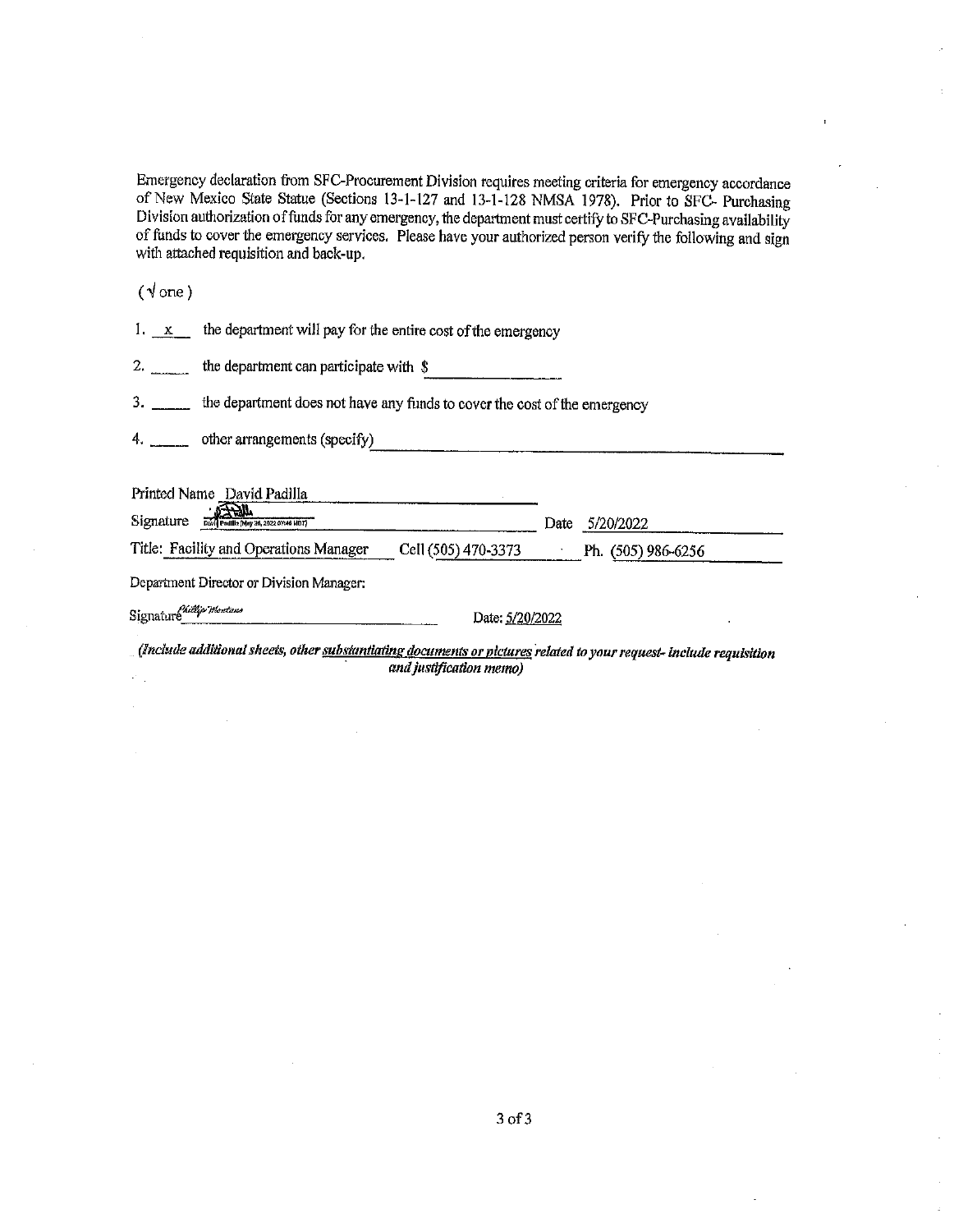### PURCHASE REQUISITION NBR: 0000224201

 $\ddot{\phantom{1}}$ 

| REQUISITION BY: LSANCHEZ                                                                                                           |                                                                                                                                                                                                                                                  | STATUS: NEEDS ADDITIONAL INFO<br>REASON: DOE STEVEN HERRERA LAW COMPLEX COOLING TOWER |                |                                                |                                                                                                                                                                                                                                                                                                                                                                                                                                               |                     | DATE:                    | 5/23/22            |
|------------------------------------------------------------------------------------------------------------------------------------|--------------------------------------------------------------------------------------------------------------------------------------------------------------------------------------------------------------------------------------------------|---------------------------------------------------------------------------------------|----------------|------------------------------------------------|-----------------------------------------------------------------------------------------------------------------------------------------------------------------------------------------------------------------------------------------------------------------------------------------------------------------------------------------------------------------------------------------------------------------------------------------------|---------------------|--------------------------|--------------------|
| SHIP TO LOCATION: FUBLIC WORKS DEPT/AUMIN                                                                                          |                                                                                                                                                                                                                                                  | SUGGESTED VENDOR:                                                                     |                | 12726 CARTWRIGHTS PLUMBING                     |                                                                                                                                                                                                                                                                                                                                                                                                                                               | DELIVER BY DATE:    |                          | 6/30/22            |
| LINE<br>NBR DESCRIPTION                                                                                                            |                                                                                                                                                                                                                                                  | QUANTITY UOM                                                                          |                | UNI'T<br>CODT<br>.                             | <b>EXTEND</b><br>COST                                                                                                                                                                                                                                                                                                                                                                                                                         |                     |                          | VENDOR PART NUMBER |
| 1 DAVID RUIZ IS REQUESTING AN ENCUMBRANCE FOR A DOE<br>1 8 93,649.00<br>REFERENCE INVOICE #147391<br>COMMODITY,<br>SUBCOMMOD: MISC | REQUEST FOR DECLARATION OF EMERGENCY PROCUREMENT<br>FOR TROUBLESHOOTING AND REPAIR OF THE COOLING<br>TOWER LOCATED AT THE STEVEN HERRERA LAW COMPLEX<br>ADDRESS 225 MONTEZUMA AVE. SNATA FE, NM 87501<br>CALL OUT FOR NO COOLING IN SERVER ROOM. | 3649.00 EA                                                                            |                | 1.0000                                         | 3649.00                                                                                                                                                                                                                                                                                                                                                                                                                                       |                     |                          |                    |
| TAX @ \$307.88<br>$\overline{2}$<br>COMMODITY:<br>SUBCOMMOD: MISC                                                                  |                                                                                                                                                                                                                                                  | 307 88 EA                                                                             |                | 1,0000                                         | 307.88                                                                                                                                                                                                                                                                                                                                                                                                                                        |                     |                          |                    |
|                                                                                                                                    |                                                                                                                                                                                                                                                  |                                                                                       |                | REQUISITION TOTAL.                             | 3956.88                                                                                                                                                                                                                                                                                                                                                                                                                                       |                     |                          |                    |
| LINE #<br><b>ACCOUNT</b><br>$\mathbf{1}$<br>10107024154001                                                                         | MAINTENANCE<br>BUILDING / STRUCTURE                                                                                                                                                                                                              | ACCOUNT                                                                               | <b>PROJECT</b> | <b>INFORMATION</b>                             | ÷<br>100.00                                                                                                                                                                                                                                                                                                                                                                                                                                   |                     | <b>AMOUNT</b><br>3649.00 |                    |
| $\mathbf{2}$<br>10107024154001                                                                                                     | MAINTENANCE<br><b>BUILDING / STRUCTURE</b>                                                                                                                                                                                                       |                                                                                       |                |                                                | 100.00                                                                                                                                                                                                                                                                                                                                                                                                                                        |                     | 307.88                   |                    |
|                                                                                                                                    |                                                                                                                                                                                                                                                  | REQUISITION IS IN THE CURRENT FISCAL YEAR.                                            |                | adide (Hwy 16, 2022 of:46 MOTI<br>May 26, 2022 | Signatures are for authorization to<br>process a purchase order from a<br>roquisition et a parchaec noder<br>change order. All einmanner must<br>he must and signal by the<br>individual. Vold proceeding it the<br>adamas anti dark signeed by the<br>المتقاماة<br>nd Louis<br><b>Senator</b><br>Obilija Mustano<br>Mar 26, 2022<br>Director Approval & Verification<br>that all successors are accounted.<br>for a approved for processing. | Date:<br><b>Dec</b> | 3956.88<br>5.25.22       |                    |

l,

Ĭ.

÷,

 $\zeta_{\rm c}$ 

ŀ,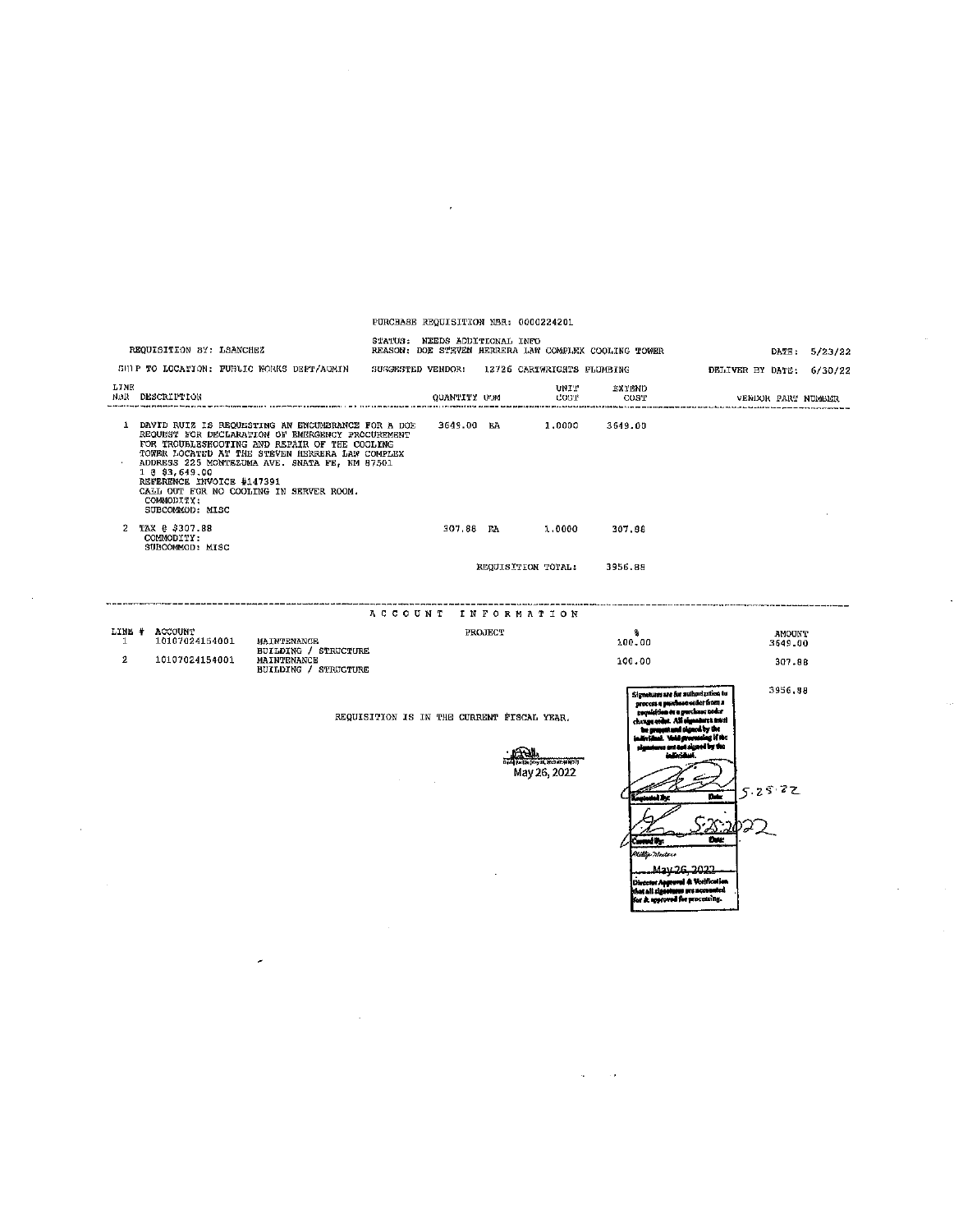|                         | FY-2022                                                                             | SANTA FE COUNTY<br><b>INTERNAL PURCHASE REQUISITION</b> |                                                              |                                    |                           |          |                |                  |                                  |                            |                       |                           |               |  |
|-------------------------|-------------------------------------------------------------------------------------|---------------------------------------------------------|--------------------------------------------------------------|------------------------------------|---------------------------|----------|----------------|------------------|----------------------------------|----------------------------|-----------------------|---------------------------|---------------|--|
|                         | DEPARTMENT / DIVISION:                                                              |                                                         |                                                              | <b>Public Works Administration</b> |                           |          |                |                  | FUND COST CENTER ACTIVITY        | 101-0702-415-4001          |                       |                           |               |  |
| Ou/At (Location);       | the Febratof Bens to be that                                                        |                                                         |                                                              | Public Works                       |                           |          |                |                  |                                  | PROJECT CODE:              |                       |                           |               |  |
| Contract #              |                                                                                     |                                                         | Smarr Purchase shall not exceed I<br>55000                   | Start Date:                        |                           | Expires: |                |                  |                                  | <b>REQUISITION NUMBER:</b> |                       |                           |               |  |
| Furpose:                |                                                                                     |                                                         | <b>VENDOR#</b>                                               |                                    | <b>VENDOR INFORMATION</b> |          |                |                  | <b>VENDOR INFORMATION</b>        |                            |                       | <b>VENDOR INFORMATION</b> |               |  |
|                         |                                                                                     |                                                         | 12726                                                        |                                    | 1st Quote (if Applicable) |          |                |                  | <b>2nd Quote (If Applicable)</b> |                            |                       | 3rd Quote (if Applicable) |               |  |
|                         | Troubleshoot and repair the cooling                                                 |                                                         | Name:                                                        |                                    | Cartwrights Plumbing      |          |                |                  |                                  |                            |                       |                           |               |  |
|                         | tower located at Steven Herrora Law                                                 |                                                         | Address 1:                                                   |                                    | 7519 Mallard Way Unit D   |          |                |                  |                                  |                            |                       |                           |               |  |
|                         | Complex.                                                                            |                                                         | City, State, Zipt<br>Contact/Phone:                          |                                    | Senta Fe. NM 87507        |          |                |                  |                                  |                            |                       |                           |               |  |
|                         |                                                                                     | <b>DESCRIPTION</b>                                      |                                                              |                                    | 805-902-2611              |          |                |                  |                                  |                            |                       |                           |               |  |
| Lino #                  |                                                                                     |                                                         | Note Unit Type Cost: Each, Dozen, Box, Pair, Pkg, etc.       | Oly Cost par item                  | Quantity                  |          | <b>AMOUNT</b>  | Oly Cost per Rem | Quantity                         | <b>AMOUNT</b>              | City Onst ger<br>hero | <b>Quantity</b>           | <b>AMOUNT</b> |  |
| ٠                       | Henrera Law Complex, Reference invoice #150689                                      |                                                         | Troubleshoot and repair the cocoling tower located at Steven | \$3,649.00                         | 1                         |          | 3,649,00       |                  |                                  | 8<br>٠                     |                       |                           | s             |  |
| $\overline{\mathbf{z}}$ |                                                                                     |                                                         |                                                              |                                    | t                         | s        |                |                  |                                  | х<br>٠                     |                       |                           |               |  |
| 3                       |                                                                                     |                                                         |                                                              |                                    | 1                         | з        | ٠              |                  |                                  | \$<br>٠                    |                       |                           | ٤             |  |
| 4                       |                                                                                     |                                                         |                                                              |                                    | 1                         | \$       | ٠              |                  |                                  | \$<br>٠                    |                       |                           |               |  |
| õ                       |                                                                                     |                                                         |                                                              |                                    | $\overline{\mathbf{1}}$   | ÷        | $\blacksquare$ |                  |                                  | \$<br>٠                    |                       |                           | \$            |  |
|                         |                                                                                     |                                                         |                                                              | <b>SUBTOTAL</b>                    |                           | ¢.       | 3,649,00       |                  |                                  | ŝ<br>٠                     |                       |                           | s             |  |
|                         | AUTHORIZED REDUESTOR PRIVIT:                                                        |                                                         |                                                              | <b>SHIPPING/HANDLING</b>           |                           | s        |                |                  |                                  | s                          |                       |                           |               |  |
|                         | David Ruiz                                                                          |                                                         |                                                              | TAX RATE (Services Only)           |                           | ŝ        | 307.88         |                  |                                  |                            |                       |                           |               |  |
|                         | \$12,500,000                                                                        |                                                         |                                                              | TOTAL CHARGES                      |                           |          | 3,066.88       |                  |                                  | \$                         |                       |                           |               |  |
|                         | REQUESTOR CERTIFIES THIS REQUEST HAS BEEN<br>PROCURED AT THE BEST OBTAINABLE PRICE. |                                                         |                                                              |                                    |                           |          | Created by:    |                  |                                  | erina                      | $S$ angho $\geq$      |                           |               |  |
|                         |                                                                                     |                                                         |                                                              |                                    |                           |          | Data Created:  |                  |                                  | 5.25 Y227                  |                       |                           |               |  |

 $\sim 10^{-1}$ 

 $\sim 10^7$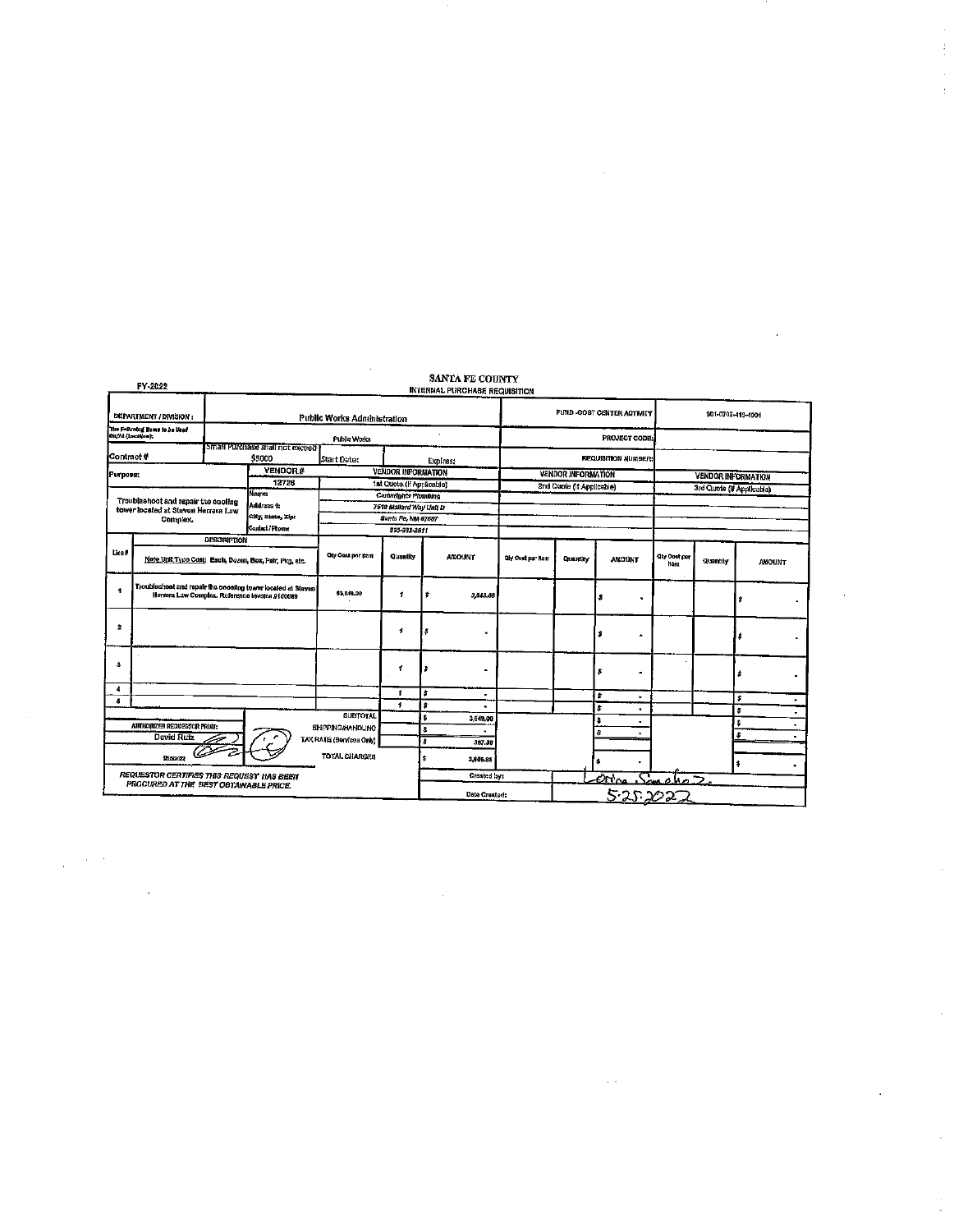|                                                                                                                                                              |                                                                                    | SAVE THIS INVOICE FOR YOUR GUARANTEE                            |                   |                             | <b>DATE OF SEP AIGE</b> |                                                               | <b>LOCATION</b>                                 |                                     |
|--------------------------------------------------------------------------------------------------------------------------------------------------------------|------------------------------------------------------------------------------------|-----------------------------------------------------------------|-------------------|-----------------------------|-------------------------|---------------------------------------------------------------|-------------------------------------------------|-------------------------------------|
|                                                                                                                                                              |                                                                                    | SEE BINDING TERMS ON REVERSE<br>Cartwright's Plumbing & Heating |                   |                             |                         |                                                               |                                                 | <b>GARTWRIGHT'S</b>                 |
| Plumbing, Heating and Cooling Done Right                                                                                                                     |                                                                                    | P.O. Box 16371<br>Santa Fa, NM 87692                            |                   |                             |                         | <b>CIAN'S NAMI</b>                                            |                                                 | ଙ                                   |
|                                                                                                                                                              |                                                                                    | (505) 982-2511<br>(505) 471-0557 Fax<br>License MM98 #398583    |                   |                             |                         | WOICE NO.                                                     | b                                               | 0569                                |
|                                                                                                                                                              |                                                                                    | www.cartwrightsplumbing.com                                     |                   |                             |                         | i estas subjectiva de consumerativa e un seguido de contextos |                                                 | WERPHONE COMMISSION                 |
|                                                                                                                                                              |                                                                                    |                                                                 |                   |                             |                         | SEWER & DRAIN<br>INDUSTRIAL<br><b>EXCAVATION</b>              | PLUMBING                                        | HEATING                             |
| <b>CUSTOMES NAME</b>                                                                                                                                         |                                                                                    | Operated as an Independent Contractor                           | ICUSTOMER NO.     |                             |                         | <b>CUSTOMER CLASS</b>                                         |                                                 | АG                                  |
| <b>C</b> .                                                                                                                                                   |                                                                                    |                                                                 |                   |                             |                         | <b>RESIDENTIAL</b>                                            |                                                 | <b>COMMERCIAL</b>                   |
| SERVICE<br>いい                                                                                                                                                | $\tau$ on $c$                                                                      |                                                                 |                   | <b>APT. NUMBER</b>          |                         | FEDERAL LD. #                                                 | <b>R2-5396616</b><br>P.O. NUMBERVALITHORIZATION |                                     |
| CITY                                                                                                                                                         | <b>STATE/PROVINCE</b><br>N m                                                       | 21979914<br><b>P</b><br>S                                       |                   | <b>CUSTOMER PHONE NO.</b>   |                         |                                                               |                                                 |                                     |
| BILLING ADDRESS OF DIFFERENT FROM SERVICE ADDRESS)                                                                                                           |                                                                                    |                                                                 | CITY              |                             |                         | <b>STATE/PROVINCE</b>                                         |                                                 | ZIP/POSTAL                          |
| ESTIMATE AND DESCRIPTION OF WORK TO BE PERFORMED (The approximate starting date is<br>REPAIR CODE<br>is.                                                     | Naither date is guaranteed. Unexpected conditions or problems could cause delays.) |                                                                 |                   |                             |                         |                                                               |                                                 | and the approximate completion date |
|                                                                                                                                                              |                                                                                    |                                                                 |                   |                             |                         |                                                               |                                                 | ≹AMOUNT                             |
|                                                                                                                                                              |                                                                                    |                                                                 |                   |                             |                         |                                                               |                                                 |                                     |
|                                                                                                                                                              |                                                                                    |                                                                 |                   |                             |                         |                                                               |                                                 |                                     |
|                                                                                                                                                              |                                                                                    |                                                                 |                   |                             |                         |                                                               |                                                 |                                     |
|                                                                                                                                                              | aτ<br>$k \cdot n$                                                                  |                                                                 |                   |                             |                         |                                                               |                                                 |                                     |
| WORK ORDER AUTHORIZATION I authorize the services indicated and agree to pay the amounts specified. I have read and agree to the terms on the                |                                                                                    |                                                                 |                   |                             |                         |                                                               |                                                 |                                     |
| reverse side, individing the limits on Corpuright's responsibility specified in those terms.<br>Morris,<br>hun a.                                            |                                                                                    |                                                                 |                   |                             |                         |                                                               |                                                 |                                     |
| (SIGNATURE) <sup>X</sup><br>ADJUSTMENTS/CHANGES IN WORK TO BE PERFORMED (Use additional invoice if needed to describe changes)<br><b>CHANGES TO ESTIMAT!</b> |                                                                                    | (PRINT NAME)                                                    |                   |                             |                         |                                                               |                                                 |                                     |
| lauthorize                                                                                                                                                   |                                                                                    |                                                                 |                   |                             |                         |                                                               |                                                 |                                     |
| these changes                                                                                                                                                | maic                                                                               |                                                                 |                   |                             |                         | $n \nmid Q \nmid Q$                                           |                                                 |                                     |
| CLIMG<br>COMMENTS                                                                                                                                            |                                                                                    |                                                                 |                   |                             |                         |                                                               |                                                 |                                     |
|                                                                                                                                                              |                                                                                    |                                                                 |                   |                             |                         | 0U<br>Г.                                                      |                                                 |                                     |
|                                                                                                                                                              |                                                                                    |                                                                 |                   |                             |                         |                                                               |                                                 |                                     |
|                                                                                                                                                              |                                                                                    |                                                                 |                   |                             |                         |                                                               |                                                 | 69                                  |
| scide completion<br>nwM<br>しゅもん                                                                                                                              | of the above described work which has been done to my complete satisfaction.       | (PRINT NAME)                                                    |                   |                             |                         | LABOR <sub>\$</sub>                                           |                                                 | 92                                  |
|                                                                                                                                                              |                                                                                    |                                                                 |                   |                             |                         | <b>PARTS</b>                                                  |                                                 |                                     |
| Setto plumbing lips, product/services information and coupons via email.                                                                                     |                                                                                    |                                                                 |                   |                             |                         | PRODUCTS<br>OTHER                                             |                                                 |                                     |
|                                                                                                                                                              | PAYMENT                                                                            |                                                                 |                   |                             |                         |                                                               |                                                 |                                     |
| CHECK NO.<br>CASH<br>$\blacksquare$                                                                                                                          |                                                                                    | <b>CREDIT CARD</b>                                              |                   | NET 10 DAYS                 |                         |                                                               |                                                 |                                     |
| OVER 30 DAYS = LATE CHARGE OF 1 1/2% PER MONTH *in the event check is returned, the COMPANY                                                                  |                                                                                    |                                                                 |                   |                             |                         |                                                               |                                                 |                                     |
| will charge the CUSTOMER A \$25.00 processing fee.                                                                                                           |                                                                                    |                                                                 |                   |                             |                         | <b>INVOICE TOTA</b>                                           |                                                 |                                     |
| TIME<br>DISPATCHED                                                                                                                                           | time<br>Arrived                                                                    |                                                                 | <b>TIME</b>       |                             |                         | <b>INGLESION</b>                                              |                                                 |                                     |
| CARTWRIGHT'S 10209<br>LOCATION                                                                                                                               |                                                                                    | INVOICE DATE /                                                  |                   |                             |                         |                                                               |                                                 | <u> 150569</u>                      |
| <b>COMMERCIAL GUARANTEE</b><br><b>RESIDENTIAL GUARANTEE</b>                                                                                                  |                                                                                    |                                                                 | FROM O/S OR TRUCK | ✓                           |                         | <b>PARTS USAGE</b>                                            |                                                 |                                     |
| LAROR<br>LABOR                                                                                                                                               |                                                                                    | VENDOR                                                          | <b>PART #</b>     | $\eta$<br>CTY<br>ОS<br>USED |                         | DESCRIPTION                                                   | TOTAL<br>COST                                   | SELL.                               |
| Main/Branch Lines<br>$6$ months $\int$<br>Main/Branch Lines                                                                                                  | وعليكا                                                                             |                                                                 |                   |                             |                         |                                                               |                                                 | PRICE                               |
| Toilet Auger<br>  Tollet Auger<br>7 days                                                                                                                     | 24 hours                                                                           |                                                                 |                   |                             |                         |                                                               |                                                 |                                     |
| ] Plambing Rapak<br><b>Plumbing Repair</b><br>6 months                                                                                                       | 90 days                                                                            |                                                                 |                   |                             |                         |                                                               |                                                 |                                     |
| Plumbing Replacement<br>Plumbing Replacement 1 year                                                                                                          | 99 days                                                                            |                                                                 |                   |                             |                         | Parts from                                                    |                                                 |                                     |
| Extended Guarantee<br>1 year                                                                                                                                 |                                                                                    |                                                                 |                   |                             |                         | tud Chison                                                    |                                                 | $\mathcal{L} \mathcal{D}$           |
| $\square$ HWAC                                                                                                                                               | -------                                                                            |                                                                 |                   |                             |                         |                                                               |                                                 |                                     |
| COMPLETION acknow<br>(SIGNATUFIE) AS<br>(EMAIL ADDRESS)<br>NEXT<br>Visit<br>IRR<br>$\Box$ HVAC<br><b>FEASON FOR NO GUARANTEE</b>                             |                                                                                    |                                                                 |                   |                             |                         |                                                               |                                                 |                                     |
|                                                                                                                                                              |                                                                                    |                                                                 |                   |                             |                         |                                                               |                                                 |                                     |
| (Service Technic<br><u>Nansing</u>                                                                                                                           |                                                                                    |                                                                 |                   |                             |                         | totals                                                        |                                                 |                                     |

 $\label{eq:2.1} \frac{1}{\sqrt{2}}\int_{0}^{\infty}\frac{1}{\sqrt{2\pi}}\left(\frac{1}{\sqrt{2\pi}}\right)^{2\alpha} \frac{1}{\sqrt{2\pi}}\int_{0}^{\infty}\frac{1}{\sqrt{2\pi}}\left(\frac{1}{\sqrt{2\pi}}\right)^{\alpha} \frac{1}{\sqrt{2\pi}}\frac{1}{\sqrt{2\pi}}\int_{0}^{\infty}\frac{1}{\sqrt{2\pi}}\frac{1}{\sqrt{2\pi}}\frac{1}{\sqrt{2\pi}}\frac{1}{\sqrt{2\pi}}\frac{1}{\sqrt{2\pi}}\frac{1}{\sqrt{2\pi}}$ 

 $\mathcal{O}(\mathcal{O})$  , and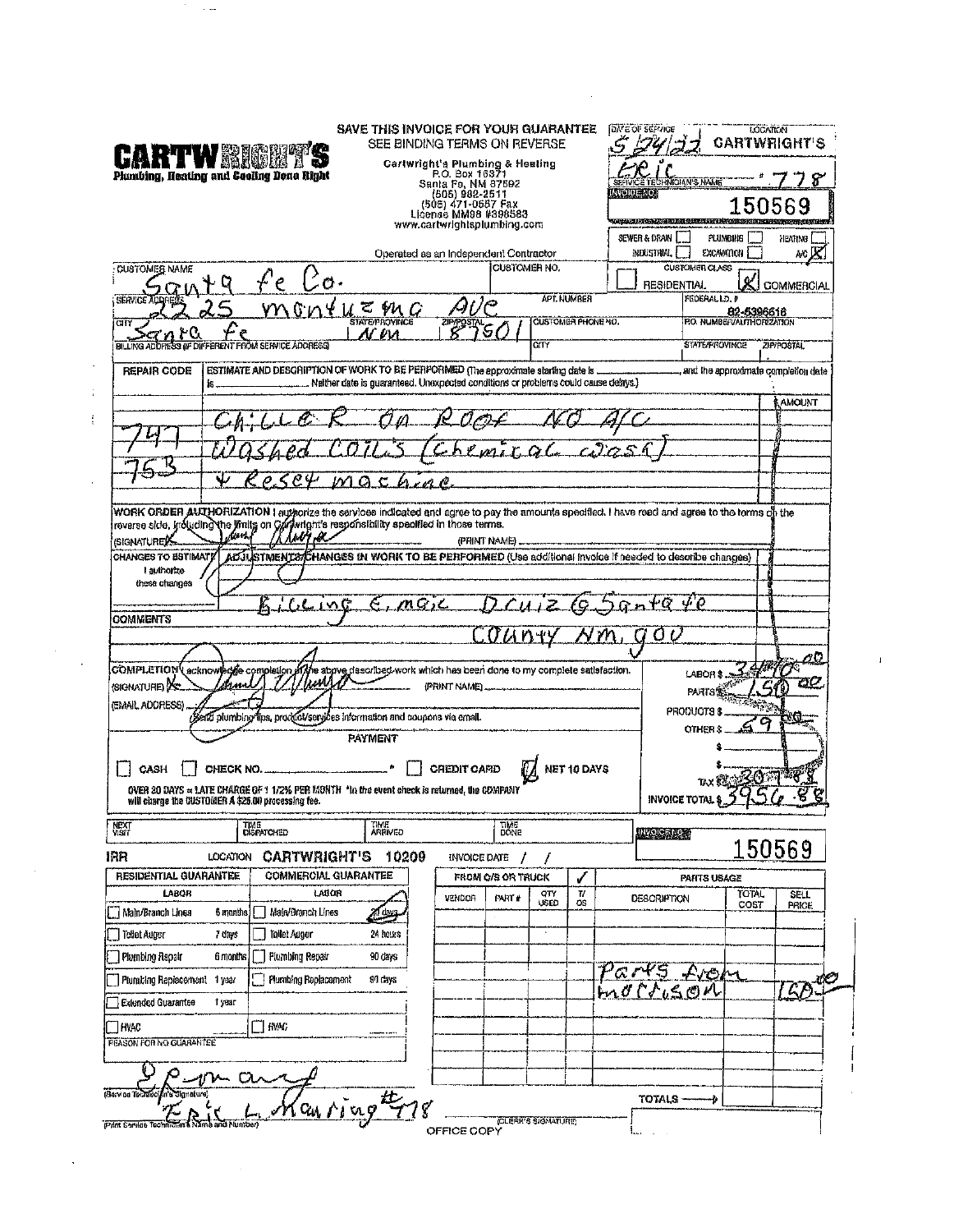# DOE Steven Herrera Judicial Req. 224201

**Final Audit Report** 

2022-05-26

#### Created: 2022-05-25

By:

Status:

Lorina Sanchez (Isanchez@santafecountynm.gov) Signed

Transaction ID:

CBJCHBCAABAApTE7\_3mxp8FtqwPoOVuEdnAtMRgPDWLG

# "DOE Steven Herrera Judicial Req. 224201" History

- i<sup>6</sup> Document created by Lorina Sanchez (Isanchez@santafecountynm.gov) 2022-05-25 - 10:02:51 PM GMT- IP address: 216.181.39.2
- Document emailed to David Padilla (dpadilla@santafecountynm.gov) for signature 2022-05-25 - 10:05:09 PM GMT
- Email viewed by David Padilla (dpadilla@santafecountynm.gov) 2022-05-26 - 1:45:47 PM GMT-IP address: 216.161.39.2
- Co Document e-signed by David Padilla (dpadilla@santafecountynm.gov) Signature Date: 2022-05-26 - 1:46:42 PM GMT - Time Source: server- IP address: 216.161.39.2
- Document emailed to PJ Montano (pmontano@santafecountynm.gov) for signature 2022-05-26 - 1:46:44 PM GMT
- Email viewed by PJ Montano (pmontano@santafecountynm.gov) 2022-05-26 - 2:05:04 PM GMT-IP address: 174.205.236.109
- @ Document e-signed by PJ Montano (pmontano@santafecountynm.gov) Signature Date: 2022-05-26 - 3:15:33 PM GMT - Time Source: server- IP address: 174.205.236.109
- 2 Agreement completed. 2022-05-26 - 3:15:33 PM GMT

Adobe Acrobat Sign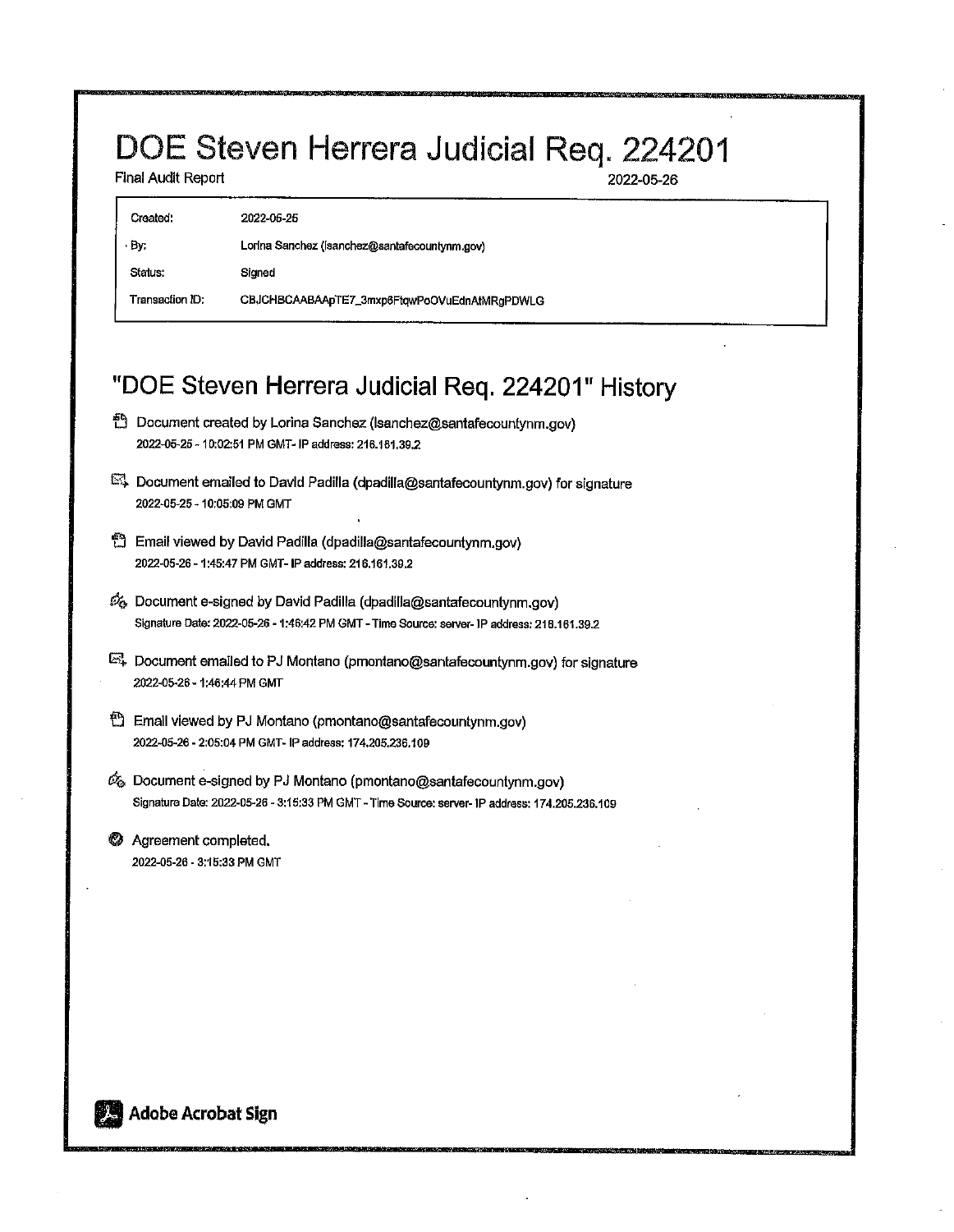$\sim 10^{11}$  km s  $^{-1}$  $\mathcal{L}(\mathcal{A})$  and  $\mathcal{L}(\mathcal{A})$ 

 $\label{eq:2.1} \frac{1}{\sqrt{2}}\left(\frac{1}{\sqrt{2}}\right)^{2} \left(\frac{1}{\sqrt{2}}\right)^{2} \left(\frac{1}{\sqrt{2}}\right)^{2} \left(\frac{1}{\sqrt{2}}\right)^{2} \left(\frac{1}{\sqrt{2}}\right)^{2} \left(\frac{1}{\sqrt{2}}\right)^{2} \left(\frac{1}{\sqrt{2}}\right)^{2} \left(\frac{1}{\sqrt{2}}\right)^{2} \left(\frac{1}{\sqrt{2}}\right)^{2} \left(\frac{1}{\sqrt{2}}\right)^{2} \left(\frac{1}{\sqrt{2}}\right)^{2} \left(\$ 

 $\frac{1}{2}$ 

 $\label{eq:2.1} \frac{1}{\sqrt{2}}\int_{\mathbb{R}^3}\frac{1}{\sqrt{2}}\left(\frac{1}{\sqrt{2}}\right)^2\frac{1}{\sqrt{2}}\left(\frac{1}{\sqrt{2}}\right)^2\frac{1}{\sqrt{2}}\left(\frac{1}{\sqrt{2}}\right)^2\frac{1}{\sqrt{2}}\left(\frac{1}{\sqrt{2}}\right)^2.$ 

 $\label{eq:2.1} \frac{1}{\sqrt{2}}\int_{\mathbb{R}^3}\frac{1}{\sqrt{2}}\left(\frac{1}{\sqrt{2}}\right)^2\frac{1}{\sqrt{2}}\left(\frac{1}{\sqrt{2}}\right)^2\frac{1}{\sqrt{2}}\left(\frac{1}{\sqrt{2}}\right)^2\frac{1}{\sqrt{2}}\left(\frac{1}{\sqrt{2}}\right)^2.$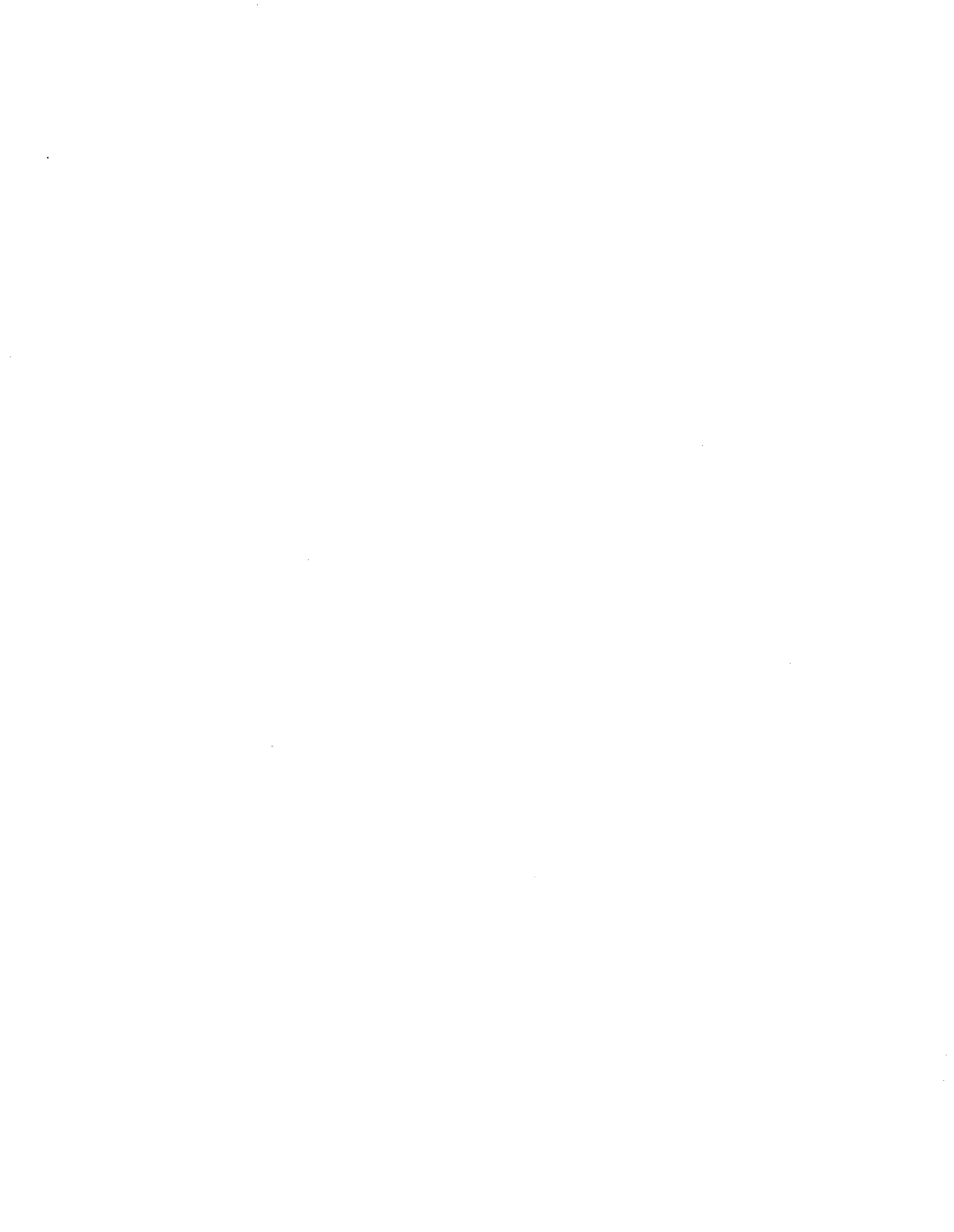|                        | FINT                        |  |
|------------------------|-----------------------------|--|
| <b>SANTA FE COUNTY</b> | <b>SANTA FE, NEW MEXICO</b> |  |

| <b>PURCHASE ORDER</b> | IMPORTANT                                                             | $PAGF$ : |
|-----------------------|-----------------------------------------------------------------------|----------|
|                       | THIS PURCHASE ORDER NUMBER<br>MUST APPEAR ON ALL INVOICES<br>SHIPPING | P.O.N    |
|                       | CONTAINTERS.<br>AND<br>INVOICES ARE TO BE IN DUPLICATE                |          |

P.O. NO.: DATE: C.O.NO.: 1 223708 06/05/2022 1

C.O.DATE: 06/06/2022

1.0000 3,649.00

# CARTWRIGHTS PLUMBING

TO: 7510 MALLARD WAY UNIT D SANTA FE, NM 87507 SANTA FE COUNTY

SHIP TO/ INVOICE TO:

PUBLIC WORKS DEPT/ADMIN 424 NM HIGHWAY 599 SANTA FE, NM 87507

| <b>VENDOR NO.</b>  |                                        | <b>NOTES</b>                                          |                                                       |  |                                                                                     |                |                        |                  |  |                      |
|--------------------|----------------------------------------|-------------------------------------------------------|-------------------------------------------------------|--|-------------------------------------------------------------------------------------|----------------|------------------------|------------------|--|----------------------|
|                    |                                        | Federal Tax I.D. Number is required for payment<br>⊥. |                                                       |  |                                                                                     |                |                        |                  |  |                      |
| 12726              |                                        | ۷.                                                    |                                                       |  | If unable to fill at prices shown, or meet delivery day, please advise immediately. |                |                        |                  |  |                      |
|                    |                                        |                                                       | All items subject to terms and conditions on reverse. |  |                                                                                     |                |                        |                  |  |                      |
|                    | <b>DELIVERY BY</b>                     |                                                       | <b>SHIP VIA</b>                                       |  | <b>F.O.B.</b>                                                                       |                |                        |                  |  | <b>TERMS</b>         |
|                    | 06/30/2022                             |                                                       |                                                       |  |                                                                                     |                |                        |                  |  | <b>NET 30</b>        |
|                    | <b>CONFIRM BY</b><br><b>CONFIRM TO</b> |                                                       |                                                       |  |                                                                                     |                | <b>REQUISTIONED BY</b> |                  |  |                      |
|                    |                                        | WYNER, STEVEN                                         |                                                       |  | HERRERA, YVONNE S.                                                                  |                |                        | LSANCHEZ         |  |                      |
|                    | <b>FREIGHT</b>                         |                                                       | <b>CONTRACT NO.</b>                                   |  | <b>ACCOUNT NO.</b>                                                                  | <b>PROJECT</b> |                        | REQ. NO.         |  | <b>REQ. DATE</b>     |
|                    |                                        |                                                       |                                                       |  | 10107024154001                                                                      |                |                        | 0000224201       |  | 05/23/2022           |
| <b>LINE</b><br>NO. | <b>QUANTITY</b>                        | <b>UOM</b>                                            |                                                       |  | <b>ITEM NO. AND DESCRIPTION</b>                                                     |                |                        | <b>UNIT COST</b> |  | <b>EXTENDED COST</b> |

| ۰. |  |
|----|--|
|    |  |
|    |  |

000 004

1 3,649.00 EA DAVID RUIZ IS REQUESTING AN ENCUMBRANCE FOR A DOE

REQUEST FOR DECLARATION OF EMERGENCY PROCUREMENT

FOR TROUBLESHOOTING AND REPAIR OF THE COOLING

TOWER LOCATED AT THE STEVEN HERRERA LAW COMPLEX

ADDRESS 225 MONTEZUMA AVE. SNATA FE, NM 87501

1 @ \$3,649.00

REFERENCE INVOICE #147391

CALL OUT FOR NO COOLING IN SERVER ROOM.

2 307.88 EA TAX @ \$307.88

000 004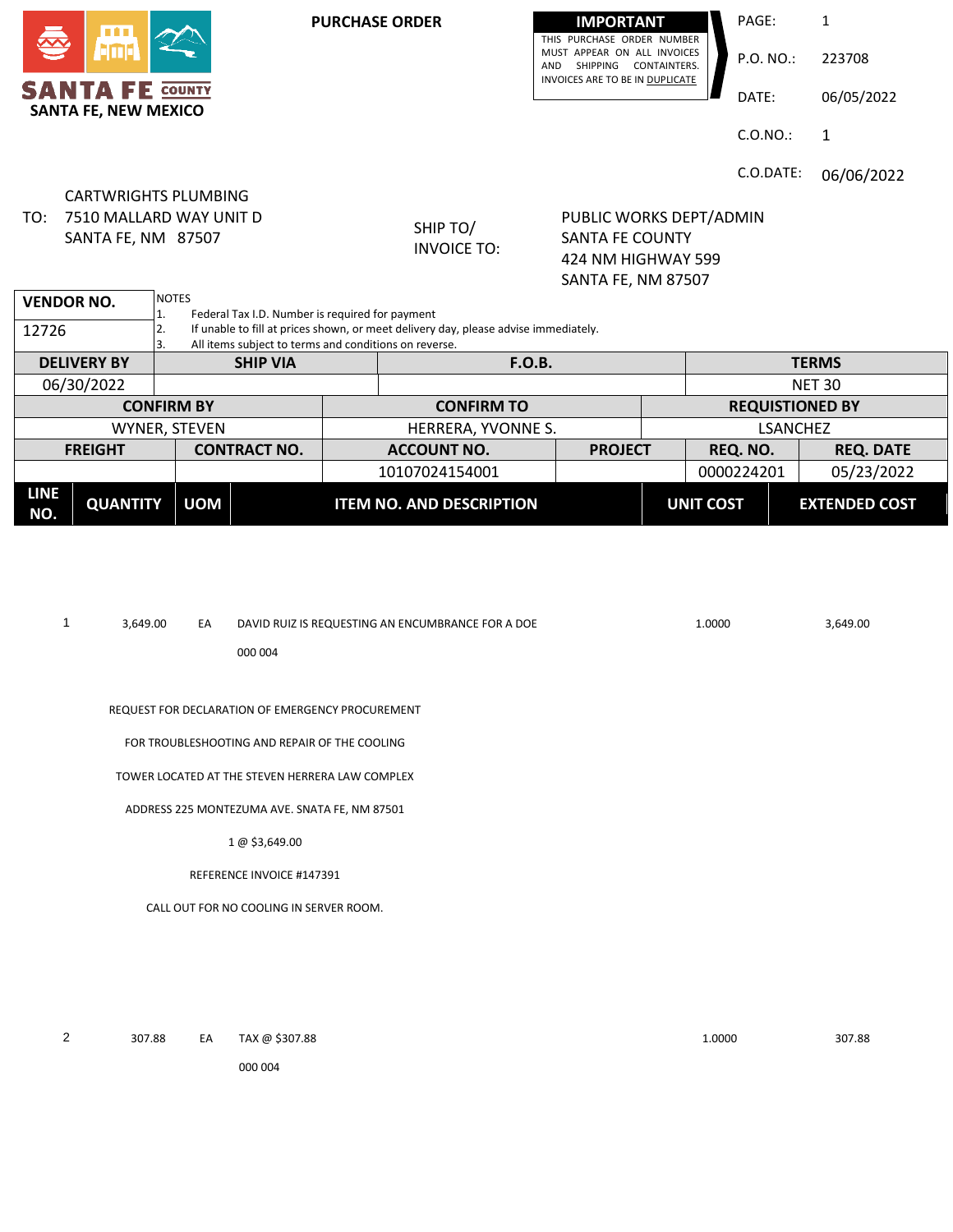|                        | Ama                         |  |
|------------------------|-----------------------------|--|
| <b>SANTA FE COUNTY</b> | <b>SANTA FE, NEW MEXICO</b> |  |

| <b>PURCHASE ORDER</b> | <b>IMPORTANT</b>                | PAGE:  |
|-----------------------|---------------------------------|--------|
|                       | THIS PURCHASE ORDER NUMBER      |        |
|                       | MUST APPEAR ON ALL INVOICES     | P.O. N |
|                       | SHIPPING<br>CONTAINTERS.<br>AND |        |
|                       | INVOICES ARE TO BE IN DUPLICATE |        |
|                       |                                 |        |

P.O. NO.: DATE: C.O.NO.: 2 223708 06/05/2022 1

C.O.DATE: 06/06/2022

# CARTWRIGHTS PLUMBING

# TO: 7510 MALLARD WAY UNIT D SANTA FE, NM 87507 SANTA FE COUNTY

SHIP TO/ INVOICE TO:

PUBLIC WORKS DEPT/ADMIN 424 NM HIGHWAY 599 SANTA FE, NM 87507

| <b>VENDOR NO.</b>  |                    | <b>NOTES</b><br>Federal Tax I.D. Number is required for payment                                                                                                  |                     |                    |                                 |                |  |                        |  |                      |  |
|--------------------|--------------------|------------------------------------------------------------------------------------------------------------------------------------------------------------------|---------------------|--------------------|---------------------------------|----------------|--|------------------------|--|----------------------|--|
| 12726              |                    | If unable to fill at prices shown, or meet delivery day, please advise immediately.<br>$\overline{2}$ .<br>All items subject to terms and conditions on reverse. |                     |                    |                                 |                |  |                        |  |                      |  |
|                    | <b>DELIVERY BY</b> | <b>SHIP VIA</b>                                                                                                                                                  |                     |                    | <b>F.O.B.</b>                   | <b>TERMS</b>   |  |                        |  |                      |  |
|                    | 06/30/2022         |                                                                                                                                                                  |                     |                    |                                 |                |  |                        |  | <b>NET 30</b>        |  |
| <b>CONFIRM BY</b>  |                    |                                                                                                                                                                  |                     | <b>CONFIRM TO</b>  |                                 |                |  | <b>REQUISTIONED BY</b> |  |                      |  |
| WYNER, STEVEN      |                    |                                                                                                                                                                  |                     | HERRERA, YVONNE S. |                                 |                |  | <b>LSANCHEZ</b>        |  |                      |  |
| <b>FREIGHT</b>     |                    |                                                                                                                                                                  | <b>CONTRACT NO.</b> |                    | <b>ACCOUNT NO.</b>              | <b>PROJECT</b> |  | REQ. NO.               |  | <b>REQ. DATE</b>     |  |
|                    |                    |                                                                                                                                                                  |                     |                    | 10107024154001                  |                |  | 0000224201             |  | 05/23/2022           |  |
| <b>LINE</b><br>NO. | <b>QUANTITY</b>    | <b>UOM</b>                                                                                                                                                       |                     |                    | <b>ITEM NO. AND DESCRIPTION</b> |                |  | <b>UNIT COST</b>       |  | <b>EXTENDED COST</b> |  |

BUDGET OVERRIDE YSH 6/5/2022

06/06/2022: Pursuant to NMSA 1978 Sec. 13-1-127

"Emergency Procurement" Approved by B.Taylor.

Determination attached. Line item approved by

Finance.

-Change order 1 occurred due to needing to include

comment. AV

TOTAL PURCHASE AMOUNT **\$3,956.88**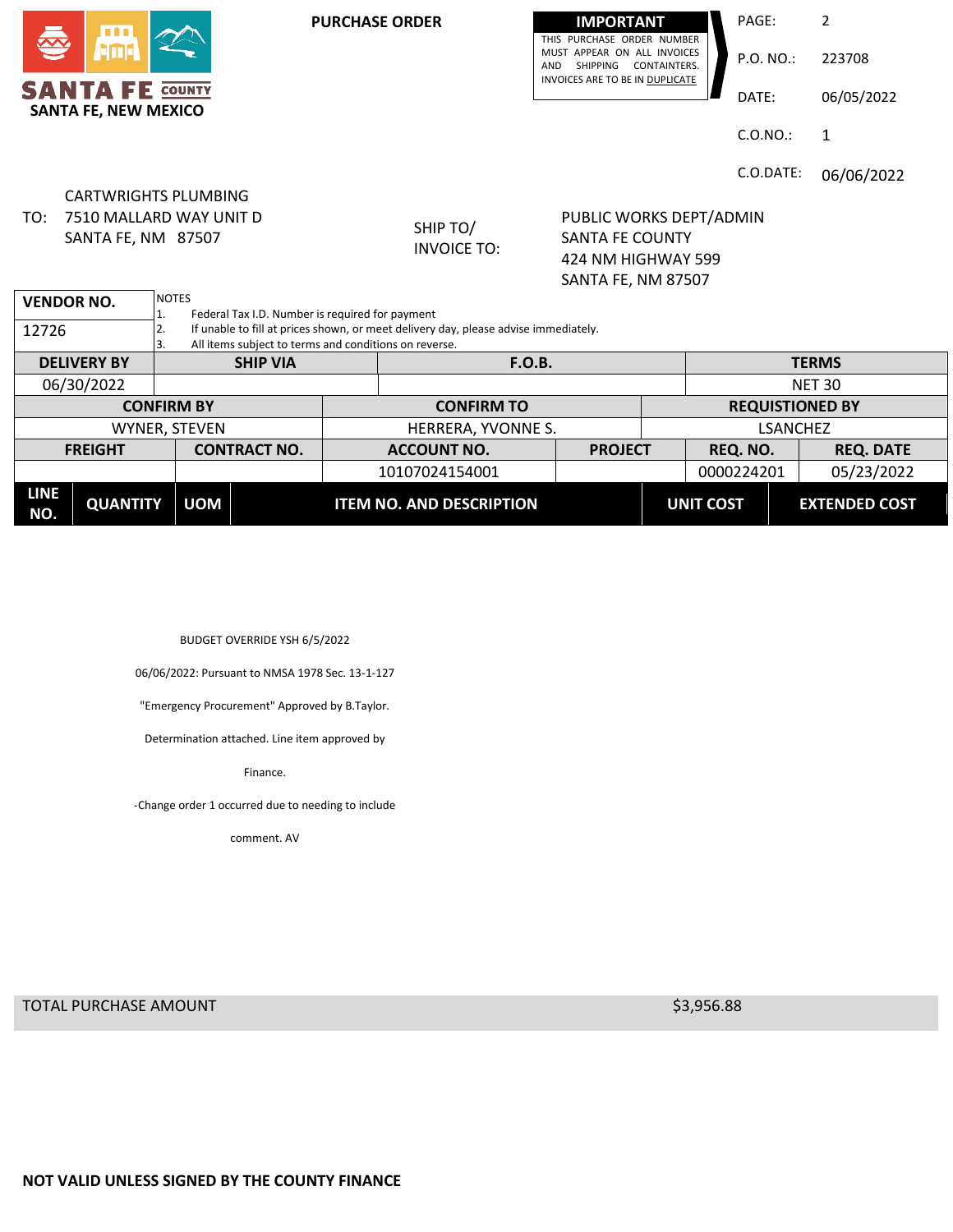| <b>PURCHASE ORDER</b><br>l stal<br><b>DODE</b><br><b>SANTA FE COUNTY</b><br>SANTA FE, NEW MEXICO                                                                                                                                                                |                 |  |                |                    |  |                                                                                                                                                                                                                               | <b>IMPORTANT</b><br>THIS PURCHASE ORDER NUMBER<br>MUST APPEAR ON ALL INVOICES<br>SHIPPING<br><b>CONTAINTERS.</b><br>AND<br>INVOICES ARE TO BE IN DUPLICATE |                        |               | PAGE:<br>P.O. NO.:<br>DATE:<br>C.0.NO. |                  | 3<br>223708<br>06/05/2022<br>$\mathbf{1}$ |            |                      |
|-----------------------------------------------------------------------------------------------------------------------------------------------------------------------------------------------------------------------------------------------------------------|-----------------|--|----------------|--------------------|--|-------------------------------------------------------------------------------------------------------------------------------------------------------------------------------------------------------------------------------|------------------------------------------------------------------------------------------------------------------------------------------------------------|------------------------|---------------|----------------------------------------|------------------|-------------------------------------------|------------|----------------------|
| <b>CARTWRIGHTS PLUMBING</b><br>7510 MALLARD WAY UNIT D<br>TO:<br>SANTA FE, NM 87507<br><b>NOTES</b><br><b>VENDOR NO.</b><br>Federal Tax I.D. Number is required for payment<br>1.<br>2.<br>12726<br>All items subject to terms and conditions on reverse.<br>3. |                 |  |                |                    |  | PUBLIC WORKS DEPT/ADMIN<br>SHIP TO/<br><b>SANTA FE COUNTY</b><br><b>INVOICE TO:</b><br>424 NM HIGHWAY 599<br><b>SANTA FE, NM 87507</b><br>If unable to fill at prices shown, or meet delivery day, please advise immediately. |                                                                                                                                                            |                        |               |                                        | C.O.DATE:        |                                           | 06/06/2022 |                      |
| <b>DELIVERY BY</b><br><b>SHIP VIA</b>                                                                                                                                                                                                                           |                 |  |                | <b>F.O.B.</b>      |  |                                                                                                                                                                                                                               |                                                                                                                                                            | <b>TERMS</b>           |               |                                        |                  |                                           |            |                      |
| 06/30/2022                                                                                                                                                                                                                                                      |                 |  |                |                    |  |                                                                                                                                                                                                                               |                                                                                                                                                            |                        | <b>NET 30</b> |                                        |                  |                                           |            |                      |
| <b>CONFIRM BY</b>                                                                                                                                                                                                                                               |                 |  |                | <b>CONFIRM TO</b>  |  |                                                                                                                                                                                                                               |                                                                                                                                                            | <b>REQUISTIONED BY</b> |               |                                        |                  |                                           |            |                      |
| WYNER, STEVEN                                                                                                                                                                                                                                                   |                 |  |                | HERRERA, YVONNE S. |  |                                                                                                                                                                                                                               |                                                                                                                                                            | <b>LSANCHEZ</b>        |               |                                        |                  |                                           |            |                      |
| <b>FREIGHT</b><br><b>CONTRACT NO.</b>                                                                                                                                                                                                                           |                 |  |                | <b>ACCOUNT NO.</b> |  |                                                                                                                                                                                                                               | <b>PROJECT</b>                                                                                                                                             |                        | REQ. NO.      |                                        |                  | <b>REQ. DATE</b>                          |            |                      |
|                                                                                                                                                                                                                                                                 |                 |  | 10107024154001 |                    |  |                                                                                                                                                                                                                               |                                                                                                                                                            |                        | 0000224201    |                                        |                  | 05/23/2022                                |            |                      |
| <b>LINE</b><br>NO.                                                                                                                                                                                                                                              | <b>QUANTITY</b> |  | <b>UOM</b>     |                    |  |                                                                                                                                                                                                                               | <b>ITEM NO. AND DESCRIPTION</b>                                                                                                                            |                        |               |                                        | <b>UNIT COST</b> |                                           |            | <b>EXTENDED COST</b> |

**DIRECTOR OR THE COUNTY PURCHASING AGENT** 

**\_\_\_\_\_\_\_\_\_\_\_\_\_\_\_\_\_\_\_\_\_\_\_\_\_\_\_\_\_\_\_\_\_\_\_\_\_\_\_\_\_\_\_\_\_\_\_\_\_\_\_\_\_\_\_\_\_\_\_\_\_\_\_\_\_\_\_\_\_\_\_\_\_\_\_\_\_\_\_\_\_** 

AUTHORIZED SIGNATURE & TITLE